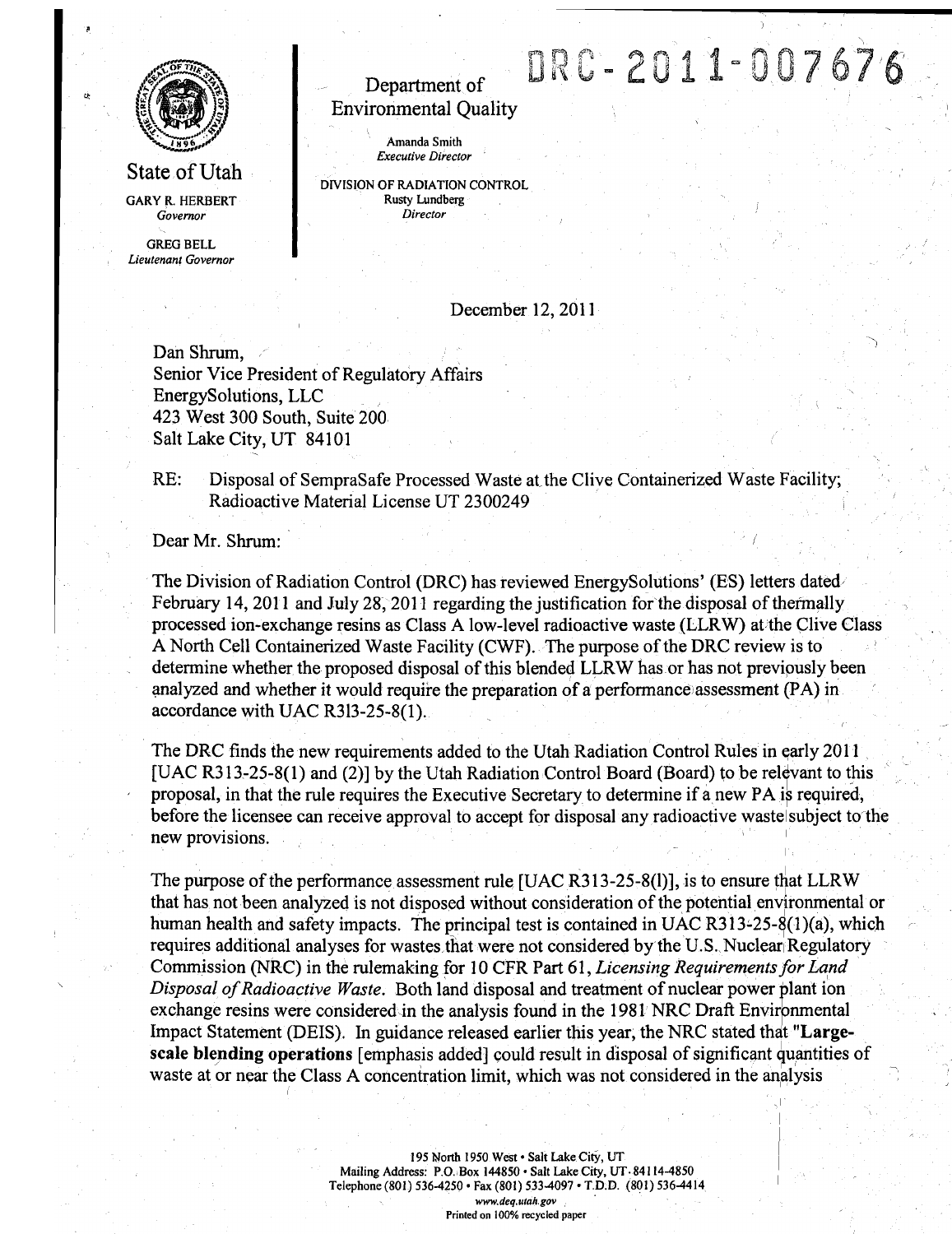**Dan Shrum Page 2** 

supporting the development of Title 10 of the *Code of Federal Regulations* (10 CFR) Part 61."<sup>1</sup> **Because EnergySolutions^ proposes to dispose of these wastes on a large scale, a performance assessment demonstrating that the waste can be safely disposed is required.** 

**Further, UAC R313-25-8-2 also requires a licensee provide a 60-day prior notice, if a previously**  approved site-specific PA is applicable to a proposed new waste that otherwise would require the **4-part examination under UAC R313-25-8(1). EnergySolutions has provided this notice through submittal of multiple documents beginning on February 14,2011.** 

**In evaluating EnergySolutions' proposal, the DRC re-visited the July 19, 2000 EnergySolutions PA model, as approved by the Executive Secretary, in order to determine whether the previous PA is applicable to the SempraSafe waste. As you may recall, the previous PA model predicted that Clive groundwater would not exceed the State Ground Water Quality Standards (GWQS) for at least 500 years at a point of compliance (POC) well that was 90-feet firom the outside edge of the LLRW material in the disposal cell (90-foot POC well).** 

In order to conduct a complete regulatory analysis, the DRC carefully reviewed and followed the requirements of UAC R313-25-8(1). However, based on DRC's review of R313-25-8(1)(b), (c), **and (d), it was noted that the existing PA applied a methodology for which the NRC has since released revised guidance regarding a site-specific analysis. Accordingly, the science associated with preparing and conducting a performance assessment has progressed significantly since the original PA was completed (see federal guidance: NUREG 1573). Therefore, the existing PA does not fully demonstrate compliance with R313-25-8(1 )(b) and (c) [e.g. peak dose, and total source term over the operational life of the facility]. Consequently, a new PA model is required in order for the licensee to address the new requirements of R313-25-8(l).** 

**As such and in accordance with UAC R313-14-15(5), the Executive Secretary is requesting that EnergySolutions re-evaluate the existing PA or conduct a new PA that meets updated standards for conducting performance assessments. At a minimum this would include, but is not limited to prediction of nuclide concentrations and peak dose (at the time peak dose would occur) using updated dose conversion factors, and a suggested model timefirame of 10,000 years, as well as any need to revisit / update the waste source term, receptor, and exposure pathways. The guidance cited above provides a good analysis of the currently accepted standards for conducting a PA.** 

**In addition, the DRC recognizes that waste such as the SempraSafe (thermally processed) ion exchange resins residue proposed for disposal at the Clive facility is Class A waste and this type of waste was considered in the analysis to support the 1981 NRC DEIS. However, the SempraSafe waste falls outside the bounds of that DEIS because the SempraSafe waste will be disposed of in significant quantities at or near the Class A concentration limit.** 

**Therefore, the Executive Secretary will not initiate any license modification or other proceedings provided the licensee does not receive and dispose of more than 40,000 cubic feet per year of the thermally processed SempraSafe ion exchange resins. This represents approximately 1% of the** 

<sup>&</sup>lt;sup>1</sup>Memorandum to all Agreement States, Michigan, Summary of Existing Guidance for Reviewing Large-Scale Low-**Level Radioactive Waste Blending Proposals, FSME-11-024, March 17, 2011.**